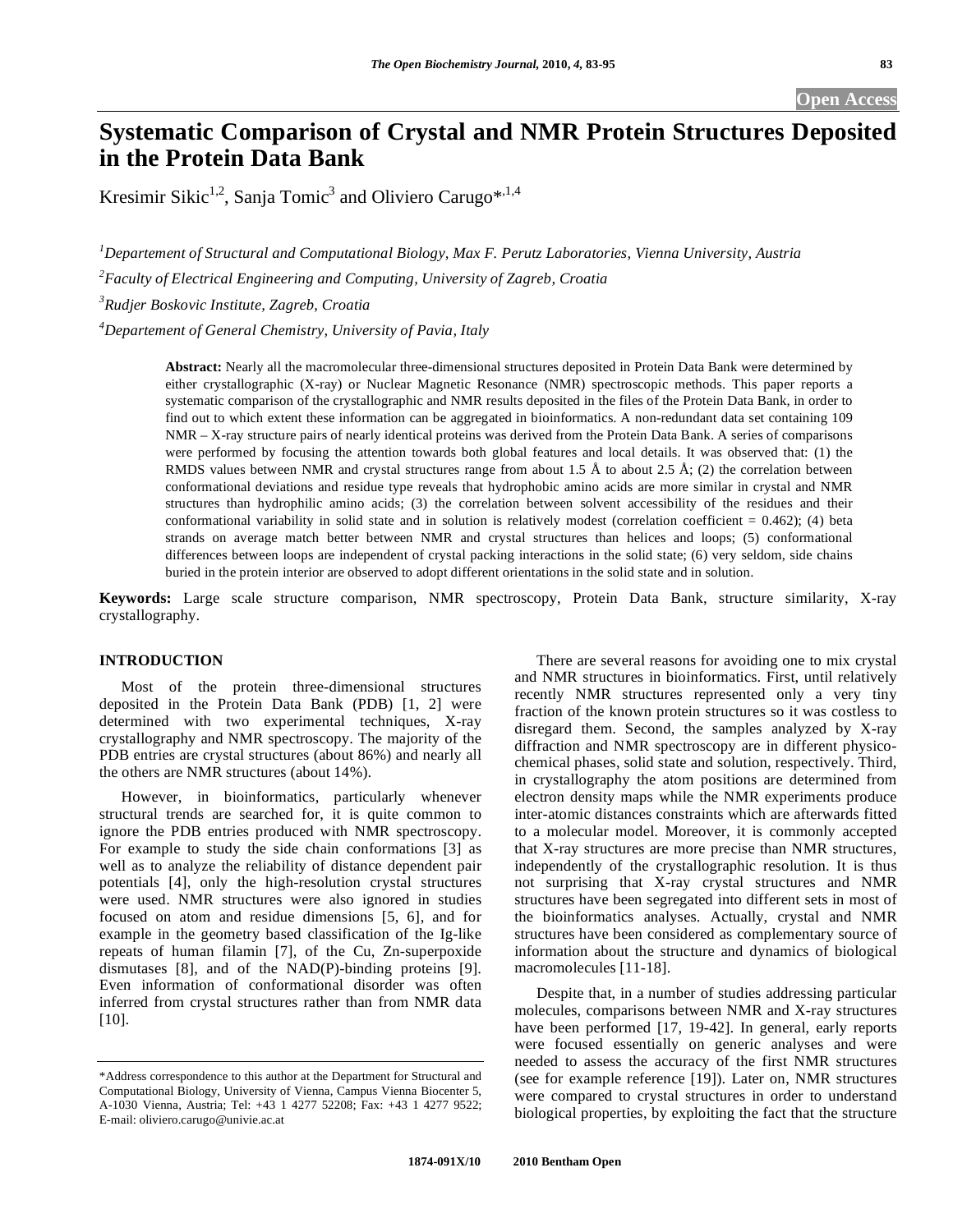in solution may furnish information which is complementary to that given by the solid state structure. For example in the case of retinol-binding protein II the access to the binding cavity determined on the base of crystallographic data [43] was confirmed by successive NMR analysis [33, 44] which revealed significant conformational changes of the relevant part of the protein.

 A recently published comparison between NMR and Xray structures was focused on the distances between pairs of equivalent residues and on the detection of backbonebackbone hydrogen bonds [45]. It was found that the distributions of the distance between residues are bimodal in both NMR and crystal structures. A maximum corresponds to residues contacting each other and the other to residues that are not directly in contact with each other but are separated by another residue intercalated between them. The distributions are slightly different for NMR and crystal structures. Moreover, it was observed that the number of backbone-backbone hydrogen bonds is in general higher in crystal structures and that many hydrogen bonds observed in one type of structure are not observed in the other type of structure. These observations cannot be done on the dataset of structure pairs examined in the present paper, which is larger than that used by Galziskaya and colleagues (109 against 60 pairs), since it includes also pairs of proteins that have not exactly the same amino acid sequence.

 Moreover it is of fundamental importance to observe that most of the comparisons between crystal and NMR structures reported so far are strongly focused on the physico-chemical origin of the differences that are observed while little attention was devoted to the comparisons of the final results as they are delivered to the scientific community though the Protein Data Bank. It is, however, important to quantify the degree of similarity/difference between the results obtained with these two methods in order to ascertain to which extent they can be merged in structural bioinformatics and computational structural biology.

 Here in we present a systematic comparison of X-ray and NMR structures performed on a non-redundant set of 109 proteins, the structure of which was determined by both crystallography and NMR spectroscopy and deposited in the Protein Data Bank [1, 2] by their authors.

## **METHODOLOGY**

#### **Data Set Selection**

 In order to compare NMR and X-ray protein structures it was necessary to extract appropriate datasets from the PDB database [1, 2]. The following multi-step procedure resulted into 109 protein structures (Table **1**) that were determined by both NMR and X-ray methods.

 First, two separate FASTA [46] files, one containing the amino acid sequences of all the NMR structures and the other containing the amino acid sequences of all the X-ray structures, were prepared. Second, each sequence of the NMR FASTA file was aligned with each sequence of the Xray FASTA file by using the Needleman-Wunsch [47] alignment algorithm and pairs with length difference larger than 3 residues and with percentage of sequence identity lower than 98% were discarded. Third, it was necessary to analyze the 'environment' of each chain, i.e. to find out if it is

free or complexed and in this case what are the ligands. We checked that i) the number of other protein chains in the two types of corresponding structures (NMR and X-ray) was the same, ii) the degree of identity of the additional chains was at least 90%, and iii) that number of non-protein atoms (small molecules, nucleic acids, etc.; obviously excluding water molecules) in the two types of structures (NMR and Xray) was similar (a difference up to three atoms was tolerated). Fourth, the sequence redundancy was reduced to 40% sequence identity with CD-HIT [48], by removing redundant sequences from the set of crystallographic structures and by identifying the counterpart within the dataset of NMR structures.

 The structure validation was performed with the Z-scores of PROSA [49, 50]. The vast majority of the structures had acceptable Z-scores and only vary few of them (about 2%) had Z-scores larger than -3. Moreover, the Z-scores computed on the crystal structures were strictly correlated to the scores computed on the NMR structures (Pearson correlation coefficient  $= 0.86$ ), indicating that random noise is modest.

#### **Data Analysis**

 Three superposition methods were used – CE [51], DALI [52], and PROFIT [53] – since each of them can provide different results, especially if the molecules that are superposed are rather flexible. In fact, while PROFIT handles molecules as rigid bodies and always proposes only one unique superposition where the root-mean-square distance (RMSD) between equivalent  $Ca$  atoms is minimized, CE and DALI may propose more than a unique superposition, between different sub-moieties of the two molecules that are compared, each of which minimizes the RMSD and maximizes the number of equivalent  $Ca$  atoms. When CE or DALI proposed more than one optimal superposition, only the first one was considered..

 The secondary structure assignments are usually stored in PDB files; however, for the purpose of consistency of the procedure, the computer program STRIDE [54] was used for all protein structures considered in the present study. Only three types of backbone conformations were used: helix (containing  $\alpha$  helices,  $\beta_{10}$  helices and  $\pi$ -helices), sheet (containing strands) and loop (containing any other type) and the assignment was accomplished on the conformers in crystals. Although DSSP [55] is the most commonly used method, STRIDE was observed to correct for the tendency of DSSP to identify shorter secondary structure elements than would be assigned by an expert structural biologist, usually due to the minor local variations in structure that are most common near the termini of secondary structure elements [54].

 Crystal packing contacts were determined with the locally written program CPC [9] that was also used, for example, in a previous study of thermal motion in protein crystal structures [56]. Two residues belonging to symmetry related molecules were considered to be in contact if two of their atoms were closer than 4.5 Å. Solvent accessibilities were computed with NACCESS [57] by using a solvent probe radius of 1.4 Å.

 A problem often encountered in comparing PDB crystal structures and NMR structures is that the latter ones are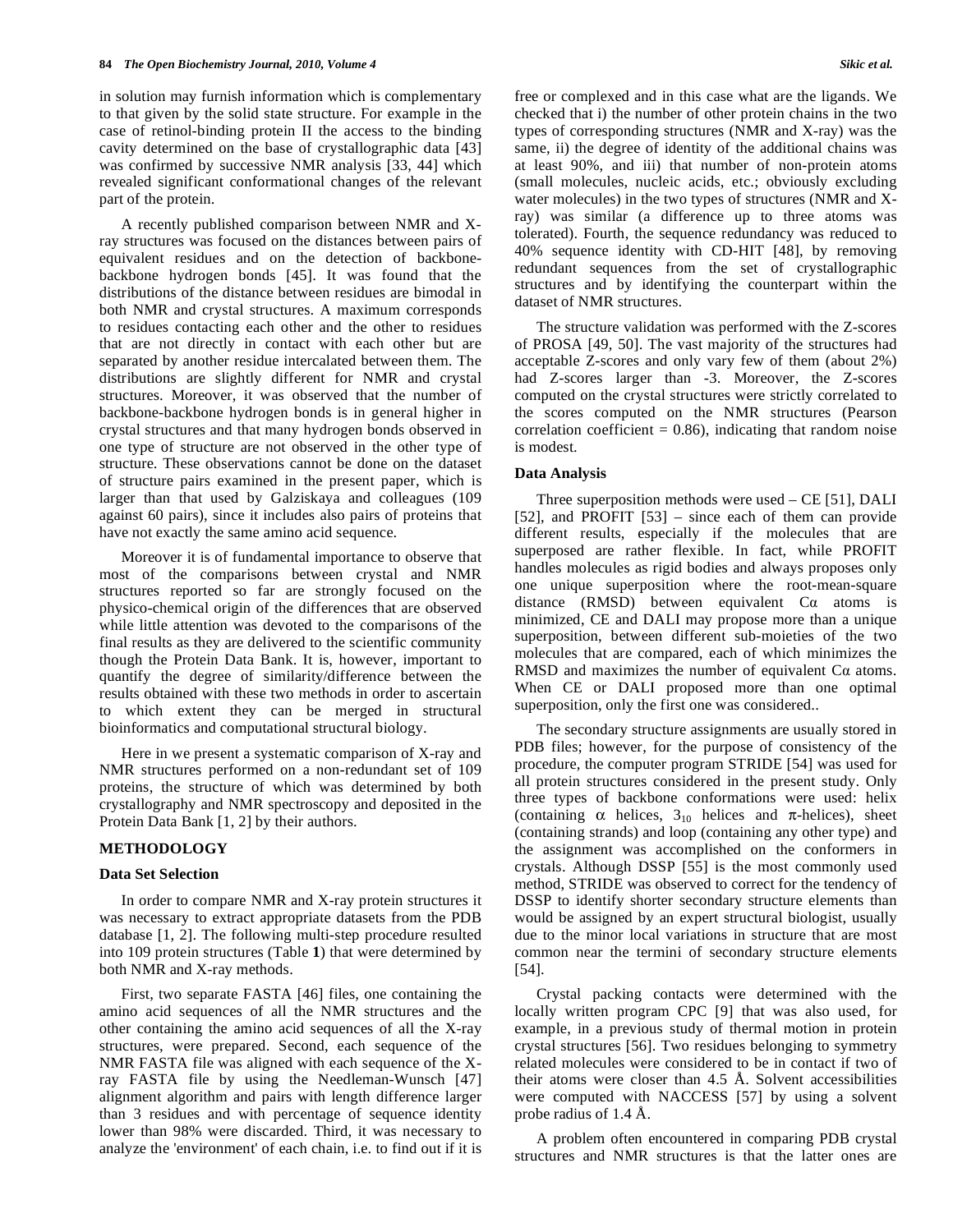| No.              |                            | $\mathbf{NMR}$ |                  |                    | X-ray                     |                               |  |
|------------------|----------------------------|----------------|------------------|--------------------|---------------------------|-------------------------------|--|
|                  | PDB entry                  | Chain          | Number of models | PDB entry          | Chain                     | <b>Resolution</b> $(\hat{A})$ |  |
| $\mathbf{1}$     | $2 {\rm J} {\rm Q}{\rm X}$ | $\mathbf A$    | $\mathbf{1}$     | 1D8C               | $\boldsymbol{\mathsf{A}}$ | 2.00                          |  |
| $\sqrt{2}$       | 1EZO                       | $\mathbf A$    | $10\,$           | 1ANF               | $\boldsymbol{\mathsf{A}}$ | 1.67                          |  |
| $\mathfrak{Z}$   | $1AH2$                     | $\mathbf{A}$   | $18\,$           | $1\mbox{IAV}$      | $\mathbf A$               | $1.80\,$                      |  |
| $\overline{4}$   | 1TR4                       | $\mathbf{A}$   | 20               | $1\mathrm{UOH}$    | A                         | 2.00                          |  |
| $\mathfrak{S}$   | $1{\rm BXL}$               | A              | $\mathbf{1}$     | $1\text{MAZ}$      | A                         | 2.20                          |  |
| 6                | 2GPQ                       | $\mathbf{A}$   | $10\,$           | $1$ IPB $\,$       | $\mathbf{A}$              | 2.00                          |  |
| $\boldsymbol{7}$ | 1A23                       | $\mathbf A$    | $\,1$            | 1A2J               | A                         | 2.00                          |  |
| 8                | 1MM4                       | $\mathbf A$    | $20\,$           | 1THQ               | $\mathbf{A}$              | 1.90                          |  |
| $\overline{9}$   | $1\mbox{GGR}$              | $\mathbf{A}$   | $\overline{3}$   | $2{\rm F}3{\rm G}$ | $\, {\bf B}$              | 2.13                          |  |
| $10\,$           | $1\mathrm{CRP}$            | $\mathbf{A}$   | $20\,$           | $1{\rm GNP}$       | $\boldsymbol{\mathsf{A}}$ | 2.70                          |  |
| 11               | $10CA$                     | $\mathbf{A}$   | $20\,$           | $1\mathrm{W8L}$    | $\mathbf{A}$              | 1.80                          |  |
| 12               | $1\mathrm{NMV}$            | $\mathbf{A}$   | $10\,$           | $1\mathrm{PIN}$    | $\mathbf{A}$              | 1.35                          |  |
| 13               | 1AX3                       | $\mathbf{A}$   | $16\,$           | $1\mbox{GPR}$      | $\mathbf{A}$              | 1.90                          |  |
| 14               | 1DF3                       | $\mathbf{A}$   | $10\,$           | 1JV4               | $\boldsymbol{\mathsf{A}}$ | 1.75                          |  |
| 15               | 1B6F                       | $\mathbf A$    | 23               | $1\mathrm{BV}1$    | $\mathbf{A}$              | 2.00                          |  |
| 16               | 1EQ0                       | $\mathbf{A}$   | $20\,$           | 1DY3               | $\boldsymbol{\mathsf{A}}$ | 2.00                          |  |
| $17\,$           | 1BVH                       | $\mathbf{A}$   | $15\,$           | 1DG9               | $\mathbf{A}$              | 1.90                          |  |
| $18\,$           | $1{\rm RCH}$               | $\mathbf A$    | $\,8\,$          | $1{\rm RDD}$       | $\boldsymbol{\mathsf{A}}$ | 2.80                          |  |
| 19               | $6I1B$                     | $\mathbf{A}$   | $\,1$            | $111B$             | $\mathbf{A}$              | $2.00\,$                      |  |
| $20\,$           | 1BA9                       | $\mathbf{A}$   | 36               | $1\mathrm{MFM}$    | A                         | 1.02                          |  |
| $21\,$           | 1XPW                       | A              | $20\,$           | $1\mathrm{TVG}$    | A                         | 1.60                          |  |
| $22\,$           | $1\mathrm{FXT}$            | $\mathbf{A}$   | $\,1\,$          | $1{\rm FZY}$       | $\, {\bf B}$              | 1.90                          |  |
| 23               | $1\ensuremath{\text{JOK}}$ | $\mathbf{A}$   | $\,1$            | 1SNO               | $\boldsymbol{\mathsf{A}}$ | 1.70                          |  |
| $24\,$           | $1{\mathrm{CFC}}$          | $\mathbf{A}$   | $25\,$           | 1A29               | $\boldsymbol{\mathsf{A}}$ | 2.74                          |  |
| 25               | $10\mathrm{RM}$            | $\mathbf{A}$   | $20\,$           | $1QJ8$             | $\mathbf{A}$              | 1.90                          |  |
| $26\,$           | $1\mathrm{PFL}$            | $\mathbf A$    | 20               | $1\mathrm{FIK}$    | $\mathbf A$               | 2.30                          |  |
| 27               | $1{\rm BLR}$               | $\mathbf{A}$   | 22               | 1CBQ               | $\mathbf{A}$              | 2.20                          |  |
| 28               | $2\mathrm{P}3\mathrm{M}$   | $\mathbf{A}$   | 20               | $2\mathrm{VBS}$    | $\mathbf{A}$              | 3.00                          |  |
| 29               | $1\,\mathrm{JJJ}$          | $\mathbf{A}$   | 20               | 1B56               | $\mathbf{A}$              | 2.05                          |  |
| 30               | $1\mathrm{JBH}$            | $\mathbf{A}$   | 20               | $1\mathrm{CRB}$    | $\mathbf{A}$              | 2.10                          |  |
| $31\,$           | $1\mathbf{TBD}$            | $\mathbf A$    | $1\,$            | $2{\rm FUF}$       | $\mathbf{A}$              | 1.45                          |  |
| 32               | $1\mbox{\sf AEL}$          | $\mathbf A$    | 20               | 1ICM               | $\mathbf{A}$              | 1.50                          |  |
| 33               | 1A63                       | $\mathbf A$    | $10\,$           | $1A62$             | $\mathbf{A}$              | 1.55                          |  |
| 34               | 1IY3                       | $\mathbf{A}$   | $1\,$            | $1\mathrm{IWT}$    | $\mathbf A$               | 1.40                          |  |
| 35               | $1{\rm CYL}$               | $\mathbf{A}$   | 20               | $1\mathrm{HK}$     | $\mathbf{A}$              | 2.60                          |  |
| $36\,$           | $1{\rm CEV}$               | $\mathbf{A}$   | 46               | $1{\rm CHN}$       | $\mathbf A$               | 1.76                          |  |

# **Table 1. A Non-Redundant Data Set of 109 NMR – X-Ray Structure Pairs of Nearly Identical Proteins Derived from the Protein Data Bank**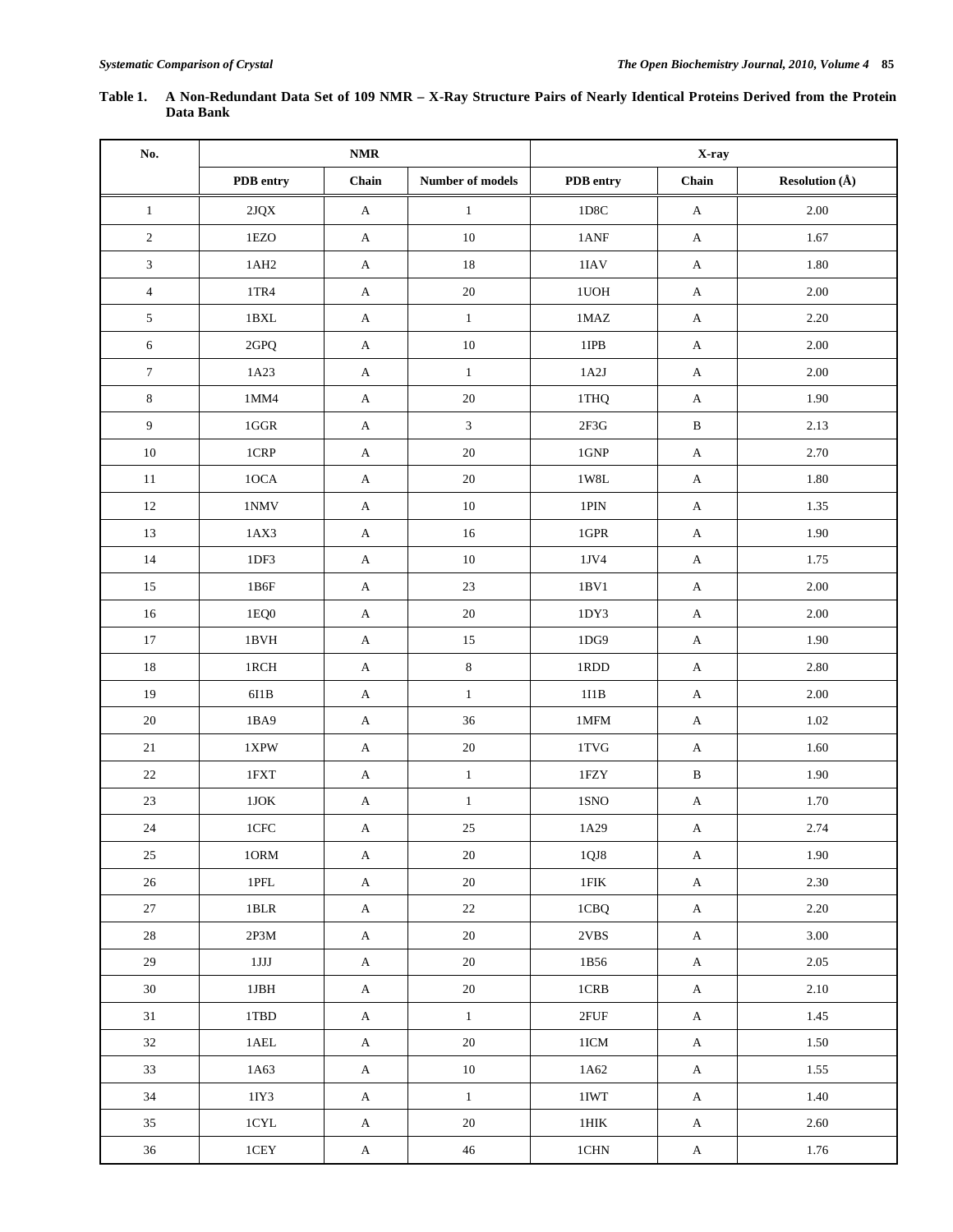# **(Table 1). Contd…..**

| No.    | $\mathbf{NMR}$                    |                           | X-ray            |                                   |              |                               |
|--------|-----------------------------------|---------------------------|------------------|-----------------------------------|--------------|-------------------------------|
|        | PDB entry                         | Chain                     | Number of models | PDB entry                         | Chain        | <b>Resolution</b> $(\hat{A})$ |
| 37     | $2{\rm J}{\rm U}3$                | $\boldsymbol{\mathsf{A}}$ | 10               | $1\mathrm{LFO}$                   | $\mathbf{A}$ | 2.30                          |
| 38     | $1\mathrm{FR}0$                   | $\mathbf{A}$              | $30\,$           | $1A0B$                            | $\mathbf{A}$ | 2.06                          |
| 39     | $1 \text{GIO}$                    | $\mathbf{A}$              | 10               | $1{\rm AGI}$                      | $\mathbf{A}$ | 1.50                          |
| 40     | $2\ensuremath{\mathsf{PRF}}$      | $\mathbf{A}$              | 19               | $1\ensuremath{\mathsf{PRQ}}$      | $\mathbf{A}$ | 2.50                          |
| 41     | $1\,\mathrm{MVG}$                 | $\boldsymbol{\mathsf{A}}$ | $10\,$           | 1TVQ                              | $\mathbf{A}$ | 2.00                          |
| 42     | $2AAS$                            | $\mathbf A$               | $32\,$           | 1AQP                              | $\mathbf{A}$ | 2.00                          |
| 43     | 1FSP                              | $\mathbf{A}$              | $20\,$           | $1\mathrm{NAT}$                   | $\mathbf{A}$ | 2.45                          |
| $44\,$ | $1\mathrm{PIR}$                   | $\mathbf{A}$              | $\mathbf{1}$     | $1{\rm P2P}$                      | $\mathbf{A}$ | 2.60                          |
| 45     | $1\mathrm{IT}4$                   | $\mathbf{A}$              | $\mathbf{1}$     | $1\mbox{FAZ}$                     | A            | 1.40                          |
| $46\,$ | $1\,\mathrm{KLV}$                 | $\mathbf{A}$              | $20\,$           | $1\mathrm{GNU}$                   | $\mathbf A$  | 1.75                          |
| 47     | 2JN8                              | $\mathbf{A}$              | 20               | 2ES9                              | A            | 2.00                          |
| 48     | $1{\rm SVQ}$                      | $\mathbf{A}$              | $20\,$           | $1{\rm SVY}$                      | $\mathbf{A}$ | 1.75                          |
| 49     | 1K19                              | $\mathbf{A}$              | $20\,$           | $1\mathrm{K} \mathrm{X} 8$        | $\mathbf{A}$ | 2.80                          |
| 50     | 1BC4                              | $\mathbf A$               | $15\,$           | $1\mathrm{KM}8$                   | $\mathbf{A}$ | 1.90                          |
| 51     | 1BNR                              | $\mathbf A$               | $20\,$           | $1{\rm YVS}$                      | $\mathbf{A}$ | 2.20                          |
| $52\,$ | 1A67                              | $\boldsymbol{\mathsf{A}}$ | $16\,$           | $1\mathrm{CEW}$                   | $\rm I$      | 2.00                          |
| 53     | $2{\rm NLN}$                      | $\boldsymbol{\mathsf{A}}$ | $20\,$           | $10\mbox{MD}$                     | $\mathbf{A}$ | 1.85                          |
| 54     | $1\mathrm{F}40$                   | $\mathbf{A}$              | 10               | $1{\rm FKB}$                      | $\mathbf{A}$ | 1.70                          |
| 55     | $1\mathrm{MPH}$                   | $\mathbf{A}$              | $50\,$           | $1\mathrm{BTN}$                   | $\mathbf{A}$ | 2.00                          |
| 56     | $1\mathrm{N}5\mathrm{H}$          | $\mathbf{A}$              | $15\,$           | $1{\rm PFP}$                      | $\mathbf{A}$ | 2.30                          |
| 57     | 1IYY                              | $\mathbf{A}$              | $24\,$           | $1\,\mathrm{BU}4$                 | $\mathbf{A}$ | 1.90                          |
| $58\,$ | $2{\rm CZN}$                      | $\mathbf A$               | $38\,$           | $2{\mathrm{CWR}}$                 | $\mathbf{A}$ | 1.70                          |
| 59     | $1\mathrm{N}7\mathrm{T}$          | $\boldsymbol{\mathsf{A}}$ | $20\,$           | $2\mathrm{H3L}$                   | $\, {\bf B}$ | 1.00                          |
| $60\,$ | $2{\rm EVN}$                      | $\boldsymbol{\mathsf{A}}$ | $20\,$           | $2\mathrm{II}A$                   | $\mathbf A$  | 2.05                          |
| 61     | $1\mathrm{GO}0$                   | $\mathbf{A}$              | $10\,$           | $1\mathrm{H}7\mathrm{M}$          | $\mathbf{A}$ | 1.96                          |
| 62     | 1M42                              | $\mathbf A$               | $\,1\,$          | 2C9Q                              | $\mathbf{A}$ | 1.60                          |
| 63     | $1 \text{IIY}$                    | $\mathbf A$               | $\,1\,$          | $3\mathrm{EZM}$                   | $\mathbf{A}$ | 1.50                          |
| 64     | $1\!\!{\rm JNJ}$                  | $\mathbf A$               | $20\,$           | $1{\rm LDS}$                      | $\mathbf{A}$ | 1.80                          |
| 65     | $1\mathrm{B}\mathrm{E}\mathrm{G}$ | $\mathbf A$               | $18\,$           | $1\mathrm{B}\mathrm{E}\mathrm{O}$ | $\mathbf{A}$ | 2.20                          |
| 66     | 1C15                              | $\mathbf A$               | $16\,$           | $1{\rm CY5}$                      | $\mathbf A$  | 1.30                          |
| 67     | 1BMW                              | $\mathbf A$               | $38\,$           | $1\rm{WHO}$                       | $\mathbf{A}$ | 1.90                          |
| 68     | $2\mathrm{JMV}$                   | $\mathbf A$               | $20\,$           | $2{\mathrm{QSK}}$                 | $\mathbf{A}$ | $1.00\,$                      |
| 69     | 1AFH                              | $\mathbf A$               | 15               | $1\mathrm{FK}0$                   | $\mathbf{A}$ | $1.80\,$                      |
| $70\,$ | $3\mathrm{H}\mathrm{SF}$          | $\mathbf A$               | $30\,$           | $2\mathrm{HTS}$                   | $\mathbf A$  | 1.83                          |
| 71     | $1{\hbox{PQX}}$                   | $\mathbf A$               | 10               | $2{\rm FFM}$                      | $\mathbf{A}$ | 2.51                          |
| 72     | $1\mathrm{L8Y}$                   | $\mathbf{A}$              | $30\,$           | $2{\rm HDZ}$                      | $\mathbf A$  | 2.00                          |
| 73     | $2{\mathrm{CKU}}$                 | $\mathbf A$               | 15               | $2{\rm CG}6$                      | $\mathbf A$  | 1.55                          |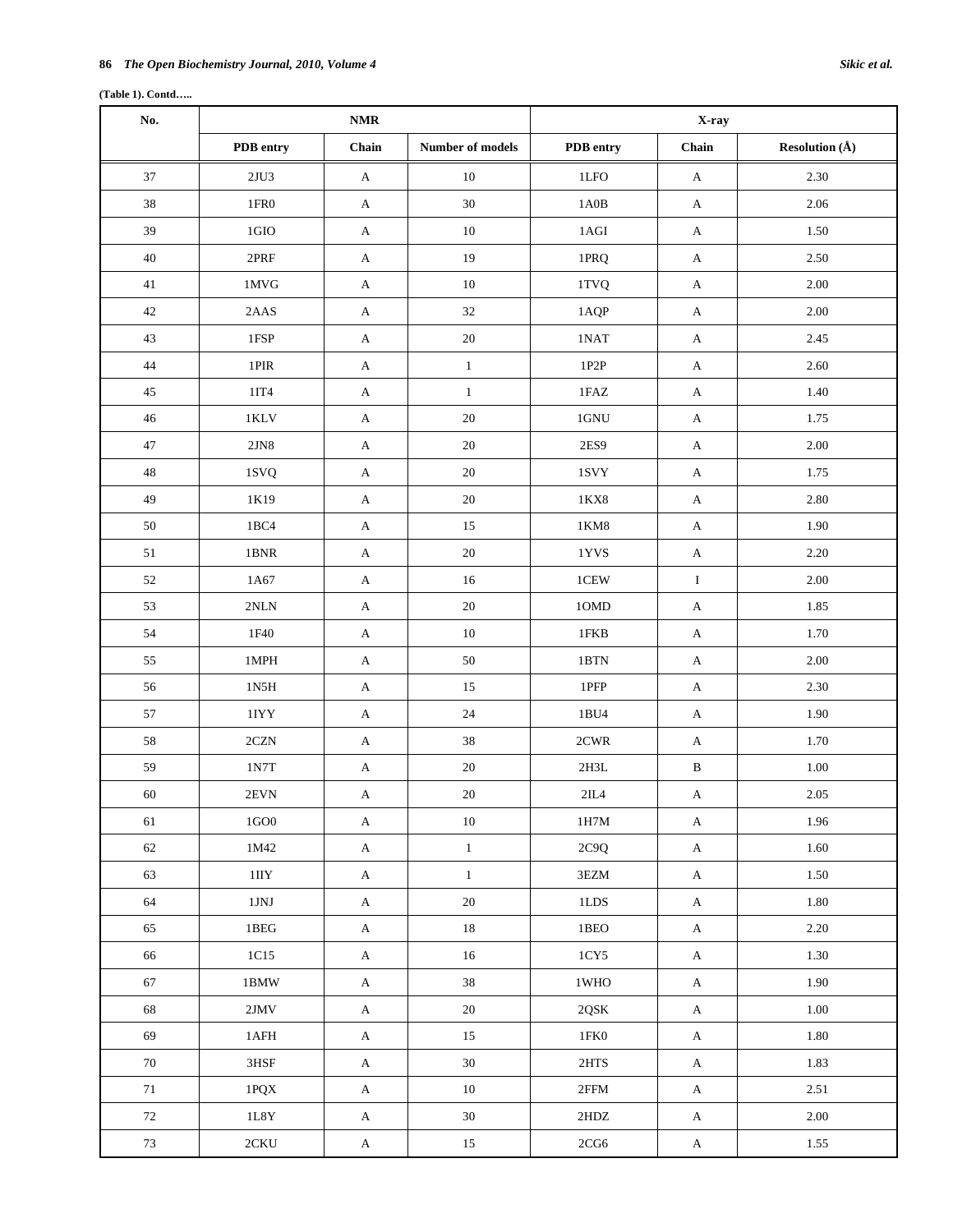|  | (Table 1). Contd |
|--|------------------|
|  |                  |

| No.     | $\mathbf{NMR}$                    |              |                  | X-ray                    |                           |                           |
|---------|-----------------------------------|--------------|------------------|--------------------------|---------------------------|---------------------------|
|         | PDB entry                         | Chain        | Number of models | PDB entry                | Chain                     | <b>Resolution</b> $(\AA)$ |
| 74      | $1A2S$                            | $\mathbf A$  | $\mathbf{1}$     | $1{\rm CTJ}$             | $\mathbf{A}$              | $1.10\,$                  |
| 75      | 1ACA                              | $\mathbf{A}$ | $20\,$           | $1\mathrm{HB}6$          | $\mathbf{A}$              | $2.00\,$                  |
| 76      | $1\mathrm{GGR}$                   | $\, {\bf B}$ | $\mathfrak{Z}$   | $1\mathrm{POH}$          | $\boldsymbol{\mathsf{A}}$ | $2.00\,$                  |
| $77\,$  | $1 ACP$                           | $\mathbf A$  | $\sqrt{2}$       | $1\mathrm{T}8\mathrm{K}$ | $\boldsymbol{\mathsf{A}}$ | 1.10                      |
| 78      | $1\mathrm{D}3\mathrm{Z}$          | $\mathbf{A}$ | $10\,$           | $1AAR$                   | $\, {\bf B}$              | 2.30                      |
| 79      | 1RQS                              | $\mathbf A$  | $20\,$           | $1{\mathrm{CTF}}$        | $\mathbf A$               | 1.70                      |
| $80\,$  | 2AIT                              | $\mathbf A$  | $\boldsymbol{9}$ | $1\mathrm{HOE}$          | $\mathbf A$               | $2.00\,$                  |
| $81\,$  | $1\mathrm{FD}8$                   | $\mathbf{A}$ | $\,1$            | $1CC7$                   | $\boldsymbol{\mathsf{A}}$ | $1.20\,$                  |
| 82      | $1K3G$                            | $\mathbf{A}$ | 30               | 1C75                     | $\boldsymbol{\mathsf{A}}$ | 0.97                      |
| 83      | $2\mbox{ORC}$                     | $\mathbf{A}$ | $32\,$           | $10\mathrm{RC}$          | $\mathbf{A}$              | 1.54                      |
| 84      | $1\mathrm{HFG}$                   | $\mathbf A$  | $\mathbf{1}$     | 2FHT                     | $\boldsymbol{\mathsf{A}}$ | 1.70                      |
| 85      | $1{\rm ZUG}$                      | $\mathbf{A}$ | $20\,$           | 2CRO                     | $\mathbf A$               | 2.35                      |
| 86      | 1BQT                              | $\mathbf{A}$ | $\sqrt{6}$       | $1{\rm GZR}$             | $\, {\bf B}$              | $2.0\,$                   |
| $87\,$  | 3MEF                              | $\mathbf A$  | $16\,$           | $1\mathrm{MIC}$          | $\mathbf A$               | $2.00\,$                  |
| $88\,$  | $2\mathrm{BTT}$                   | $\mathbf A$  | $20\,$           | $1{\rm RUW}$             | $\boldsymbol{\mathsf{A}}$ | 1.80                      |
| 89      | $1 \mbox{QQV}$                    | $\mathbf{A}$ | $\,1\,$          | $1{\rm YU5}$             | $\mathbf X$               | 1.40                      |
| 90      | 1LQH                              | $\mathbf{A}$ | $\,1\,$          | $2\mathsf{ASC}$          | $\mathbf A$               | $1.10\,$                  |
| 91      | $1\mathrm{IJC}$                   | $\mathbf A$  | $20\,$           | 1F94                     | $\boldsymbol{\mathsf{A}}$ | 0.97                      |
| 92      | $1\mathrm{A}\mathrm{E}\mathrm{Y}$ | $\mathbf{A}$ | 15               | $1\mathrm{SHG}$          | $\boldsymbol{\mathsf{A}}$ | $1.80\,$                  |
| 93      | $1ERA$                            | $\mathbf{A}$ | $\,1$            | $3\mathrm{EBX}$          | $\boldsymbol{\mathsf{A}}$ | 1.40                      |
| 94      | $1\mathrm{ROF}$                   | $\mathbf{A}$ | $10\,$           | $1\textrm{VJW}$          | $\mathbf A$               | 1.75                      |
| 95      | $1\rm{JV8}$                       | $\mathbf A$  | $23\,$           | $1\,\mathrm{BPI}$        | $\boldsymbol{\mathsf{A}}$ | 1.09                      |
| 96      | $1\mathrm{HOT}$                   | $\, {\bf B}$ | $40\,$           | $1LP1$                   | $\mathbf A$               | 2.30                      |
| 97      | 1KUN                              | $\mathbf{A}$ | $20\,$           | 1KNT                     | $\mathbf{A}$              | 1.60                      |
| 98      | 1GB1                              | A            | 60               | 1PGA                     | A                         | 2.07                      |
| 99      | $1\mathrm{BFY}$                   | $\bf{A}$     | $20\,$           | $1$ FHH                  | $\mathbf A$               | 1.50                      |
| 100     | $1\mathrm{MBE}$                   | A            | $\mathbf{1}$     | $1 {\rm GUU}$            | $\mathbf A$               | 1.60                      |
| 101     | $1{\rm FDM}$                      | $\mathbf{A}$ | $20\,$           | $2\mathrm{COW}$          | $\mathbf A$               | 3.20                      |
| 102     | $1{\rm CCM}$                      | $\mathbf{A}$ | $8\,$            | $1\mathrm{CBN}$          | $\mathbf A$               | 0.83                      |
| 103     | $1\mathrm{PJF}$                   | $\mathbf{A}$ | $27\,$           | 1QL1                     | $\mathbf A$               | 3.10                      |
| $104\,$ | $1\mathrm{HEV}$                   | $\mathbf{A}$ | 6                | $1\mathrm{Q}9\mathrm{B}$ | $\mathbf A$               | 1.50                      |
| 105     | $1\mathrm{ERC}$                   | A            | 20               | $2\mathrm{ERL}$          | $\mathbf A$               | $1.00\,$                  |
| $106\,$ | 1KX6                              | $\mathbf{A}$ | 20               | $1 \mbox{GCN}$           | $\mathbf A$               | $3.00\,$                  |
| 107     | $1\mathrm{CIR}$                   | B            | 20               | 1CIQ                     | $\, {\bf B}$              | 2.20                      |
| 108     | $1\mathrm{V}6\mathrm{R}$          | $\mathbf{A}$ | 20               | $1\mathrm{EDN}$          | $\mathbf A$               | 2.18                      |
| 109     | $1{\rm XGA}$                      | $\mathbf{A}$ | 35               | $1\mathrm{NOT}$          | $\mathbf A$               | 1.20                      |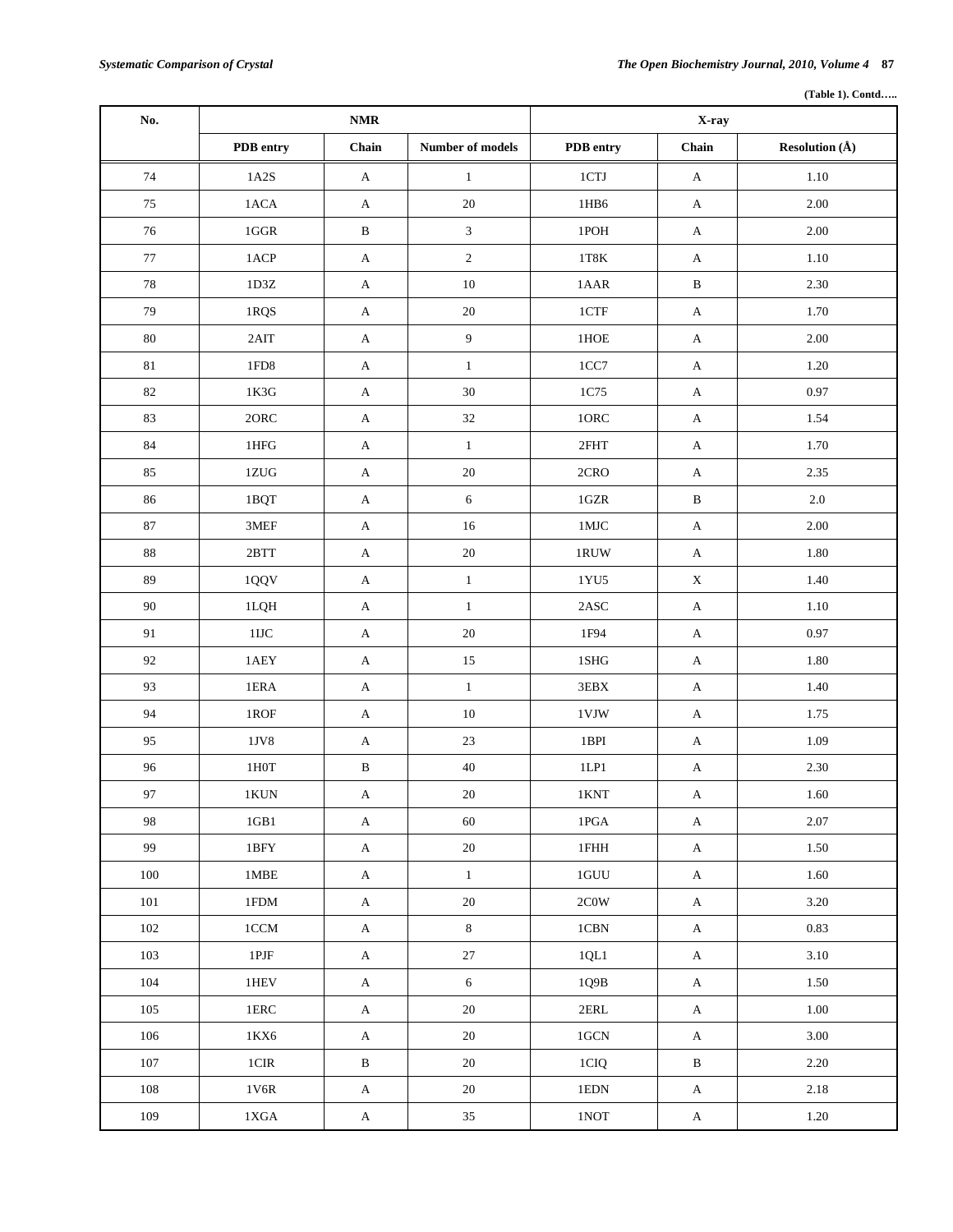usually deposited into the PDB as ensembles of variable numbers of single conformers. Although quite often the NMR entry contains twenty models, this number can be either smaller or larger. Consequently, if a crystal structure, which is in general a single conformer, is compared with an ensemble of conformers determined by NMR, it is necessary to compute the average difference between the single crystallographic conformer and various NMR models. In this way statistical biases in computing average values and trends within samples of varying dimensions are avoided.

#### **RESULTS**

#### **Global Comparisons**

 The global level of similarity between crystal and NMR structures of identical proteins was evaluated by the rootmean-square distance (RMSD) between equivalent  $Ca$  atoms of the superposed structures ( $Ca$  atoms only), as well as by the RMSD normalized to 100 residue proteins  $(RMSD_{100})$ [58], defined as:

$$
rmsd_{100} = \frac{rmsd}{1 + \ln\sqrt{\frac{N}{100}}} \tag{1}
$$

 $RMSD<sub>100</sub>$  is the value that would be observed for a pair of structures of 100 residues exhibiting the same level of similarity as the structures actually compared (N is the number of amino acids residues). In other words this value can be considered as a normalized, size independent RMSD.

 For the purpose of robustness three different computer programs were used to superpose pairs of structures (CE [51], DALI [52], and PROFIT [53]). In this way possible biases associated with a particular superposition technique were minimized. If the NMR structure was deposited into the Protein Data Bank [1, 2] as an ensemble of models, each model was superposed to the corresponding X-ray structure and the average figure of merit was calculated. This procedure was necessary since the number of models in the NMR ensembles is not the same for each PDB entry and this disuniform sampling weakens any strategy of identification of the best representative single conformation for the NMR ensembles of models.

The distributions of the RMSD and  $RMSD<sub>100</sub>$  values are shown in Fig. (**1**) while the mean values are given in Table **2**. Not surprisingly, the RMSD and  $RMSD<sub>100</sub>$  values computed with PROFIT tend to be slightly larger, since this program handles molecules as rigid bodies. CE and DALI optimize the equivalencies between the subset of residues to be superposed and as a consequence, ignore some molecular moieties that are very different in the two structures that are compared (typically at the N- and C-terminus). The average values are relatively large and quite a few cases were observed for which the RMSD values are extremely large, typically for the subset of three structures (1NMV-1PIN, 1A63-1A62, 2CKU-2CG6) that contain two or more domains (defined according to the domain dictionaries used in the databases CATH [59] and SCOP [60]). Also the RMSD and  $RMSD<sub>100</sub>$  values determined for the equivalent NMR models are similar to the values of Table **2**. For the models deposited in the PDB and superposed with PROFIT the mean RMSD and RMSD<sub>100</sub> obtained when each NMR model is compared with all others in the ensemble are 2.67 Å  $(\pm 0.11\text{\AA})$  and 3.98 Å ( $\pm 0.12$  Å), respectively. Apparently the structural variations of the proteins in solution are similar than the average divergence of the crystal structure from those in solution, though this could also be the result of lack of NMR experimental data.

 In order to verify if some amino acids show greater discrepancies than others, the average values of the equivalent  $Ca$  atoms distances were computed for the twenty amino acids types (Table **3**). Depending on the program used for 3D structure alignment the distances vary from 1.18 Å (Val) to 1.85 Å (Gly) (program CE); from 1.54 Å (Val) to 2.03 Å (Gly) (program DALI); and from 1.27 Å (Cys) to 2.78 Å (Trp) (program PROFIT).



**Fig. (1).** Distribution of the RMDS (top) and RMDS<sub>100</sub> values (bottom) calculated between the equivalent X-ray and NMR protein models superposed ( $Ca$  atoms only) by either CE or DALI or PROFIT. In the case where the PDB entry corresponding to a NMR structure contains several models, all of them were considered separately.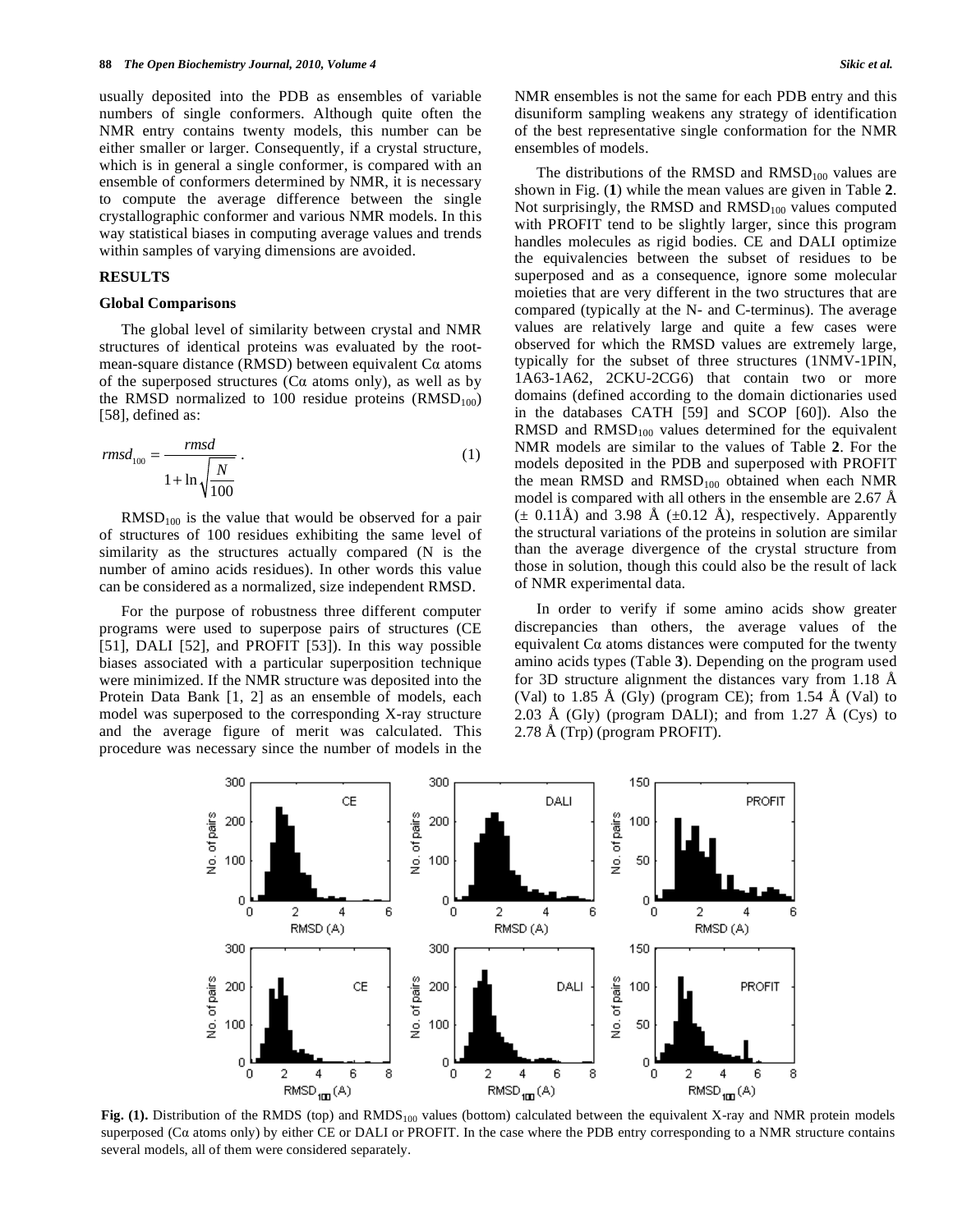Table 2. Mean RMDS and RMDS<sub>100</sub> Values (Standard Deviations in Parenthesis) Calculated for the Superposed Equivalent X-Ray **Protein Structure and NMR Models.** When the PDB entry corresponding to a NMR structure contains several models, values were averaged. The values reported in the table are thus averages of averages.

|              | $CE$ mean(std)( $\AA$ ) | DALI mean $(std)(\dot{A})$ | <b>PROFIT</b> mean(std) $(\tilde{A})$ |
|--------------|-------------------------|----------------------------|---------------------------------------|
| <b>RMSD</b>  | 1.61(0.02)              | .96(0.02)                  | 2.60(0.09)                            |
| $RMSD_{100}$ | 2.40(0.11)              | 2.01(0.02)                 | 3.75(0.19)                            |

Table 3. Average Distance Values (Standard Deviations in Parentheses) Between the Equivalent Ca Atoms for Different Amino **Acid Types, After Optimal Superposition of 109 Non-Redundant Pairs of Proteins.** Superpositions were made with CE, DALI, and PROFIT. When the PDB entry corresponding to a NMR structure contains several models, values were averaged. The values reported in the table are thus averages of averages.

| <b>Residue Type</b> | $CE$ mean(std) $(\AA)$ | DALI mean(std) $(\AA)$ | <b>PROFIT</b> mean(std) $(\AA)$ |
|---------------------|------------------------|------------------------|---------------------------------|
| Ala                 | 1.41(0.05)             | 1.80(0.05)             | 2.55(0.17)                      |
| Arg                 | 1.61(0.06)             | 1.71(0.06)             | 2.18(0.17)                      |
| Asn                 | 1.57(0.06)             | 1.87(0.06)             | 2.40(0.14)                      |
| Asp                 | 1.65(0.06)             | 1.90(0.06)             | 2.64(0.18)                      |
| Cys                 | 1.23(0.06)             | 1.42(0.07)             | 1.27(0.07)                      |
| Glu                 | 1.54(0.05)             | 1.87(0.06)             | 2.20(0.16)                      |
| Gln                 | 1.49(0.07)             | 1.80(0.07)             | 2.09(0.17)                      |
| Gly                 | 1.85(0.06)             | 2.03(0.05)             | 2.38(0.12)                      |
| His                 | 1.58(0.11)             | 1.78(0.10)             | 2.04(0.27)                      |
| Ile                 | 1.24(0.05)             | 1.55(0.05)             | 1.80(0.12)                      |
| Leu                 | 1.28(0.04)             | 1.72(0.05)             | 1.83(0.10)                      |
| Lys                 | 1.56(0.05)             | 1.76(0.05)             | 2.32(0.15)                      |
| Met                 | 1.55(0.10)             | 1.87(0.11)             | 2.14(0.25)                      |
| Phe                 | 1.23(0.06)             | 1.56(0.06)             | 1.79(0.16)                      |
| Pro                 | 1.70(0.09)             | 2.00(0.08)             | 2.50(0.20)                      |
| Ser                 | 1.66(0.06)             | 1.80(0.05)             | 2.37(0.14)                      |
| Thr                 | 1.48(0.06)             | 1.74(0.06)             | 1.96(0.11)                      |
| Trp                 | 1.26(0.11)             | 1.76(0.11)             | 2.78(0.42)                      |
| Tyr                 | 1.39(0.07)             | 1.76(0.08)             | 2.22(0.15)                      |
| Val                 | 1.18(0.04)             | 1.54(0.05)             | 1.77(0.11)                      |
| Overall             | 1.48(0.07)             | 1.76(0.07)             | 2.16(0.17)                      |

 Interestingly, these results are independent of the crystallographic resolution (data not shown).

# **Secondary Structures**

 In order to determine the extent of structure deformation for different types of secondary structure elements, the distances between equivalent  $Ca$  atoms, computed after their optimal superposition, were classified according to the backbone conformation. Average values are shown in Table **4**. Three types of backbone conformation were considered: helix, sheet, and loops. Secondary structures were assigned according to the crystal structures using the program STRIDE [54].

 As observed above, the average distances between equivalent  $Ca$  atoms tend to be slightly larger if the structures are superposed as rigid bodies [53]. However, independently of the superposition method it can be seen that conformation of  $\beta$ -strands is better preserved than those of helices and loops, and this might reflect the fact that  $\beta$ strands are often more buried within the protein core.

 Particular attention was devoted to the loop segments, which are supposed to be rather flexible and thus to differ in crystal and NMR structures. Two types of comparisons between equivalent loops were performed. On the one hand, the  $n$  C $\alpha$  atoms of the equivalent loop pairs were superposed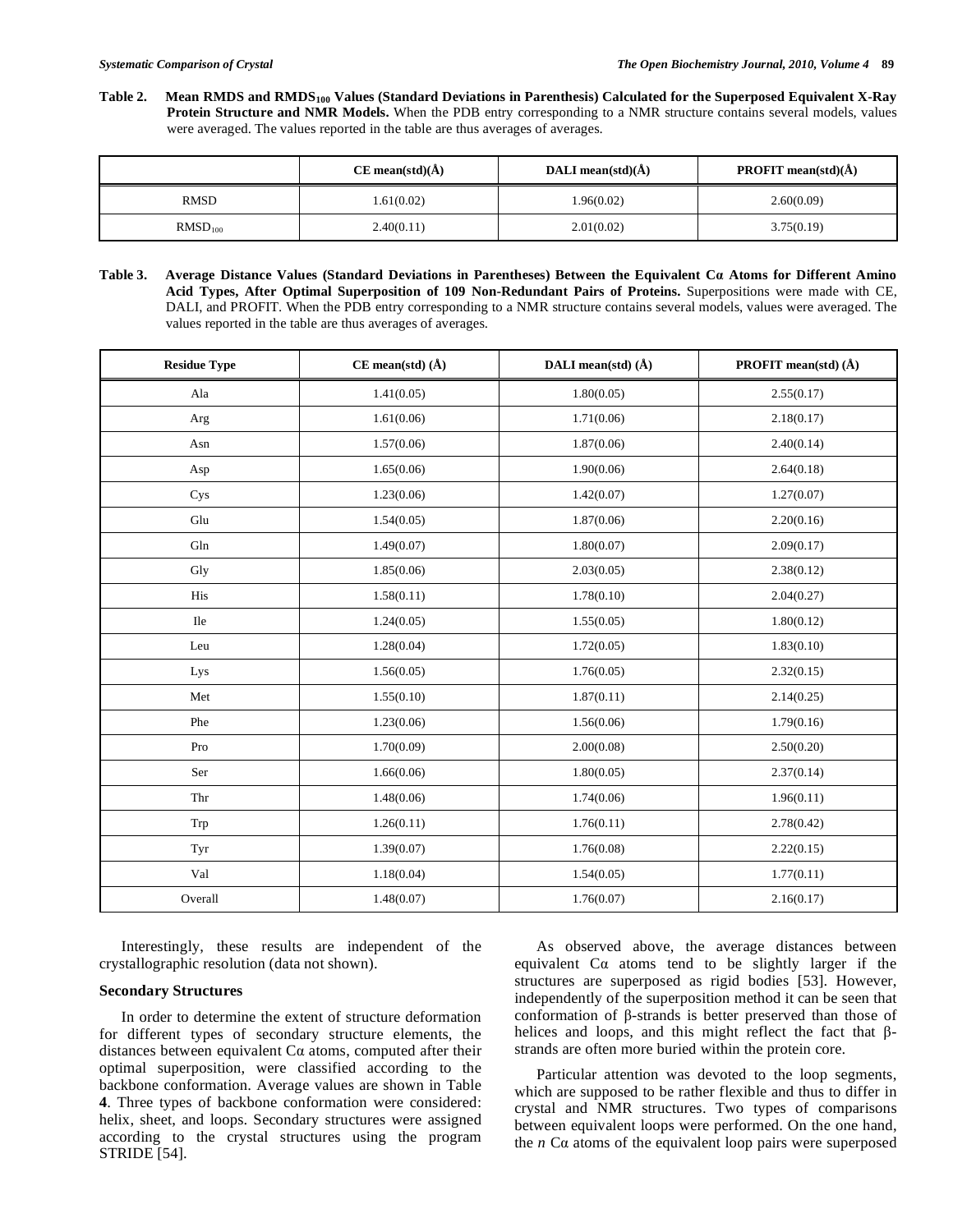| <b>Secondary Structure</b> | CE(A)      | DALI $(\AA)$ | <b>PROFIT</b> $(A)$ |
|----------------------------|------------|--------------|---------------------|
| Helix mean(std) distance   | 1.50(0.02) | 1.80(0.02)   | 2.55(0.08)          |
| Sheet mean(std) distance   | 1.08(0.02) | 1.40(0.02)   | 1.39(0.03)          |
| Loop mean(std) distance    | 1.79(0.03) | 2.04(0.02)   | 2.58(0.07)          |

**Table 5. Mean RMSD of Loops of Different Length and Differently Involved in Crystal Packing Contacts in the Solid State.**  Standard deviations of the mean are shown in parentheses. The length of the loop is measured by the number of residues (*nres*). Superpositions were made with PROFIT. The measure for the crystal packing contacts is number of residues that are involved in crystal packing interactions (*ncpc*). Therefore *ncpc*  $\leq$  *nres*. When the PDB entry corresponding to a NMR structure contains several models, all of them are considered separately.

| nres           | ncpc           | <b>Number of Examples</b> | $RMSD_100$ (std) $(\AA)$ | nres           | ncpc           | <b>Number of Examples</b> | <b>RMSD_100</b> (std) $(\hat{A})$ |
|----------------|----------------|---------------------------|--------------------------|----------------|----------------|---------------------------|-----------------------------------|
| 3              | $\overline{0}$ | 46                        | 1.18(0.07)               | 6              | 3              | 10                        | 0.62(0.04)                        |
| 3              | $\mathbf{1}$   | 106                       | 0.91(0.02)               | 6              | $\overline{4}$ | 54                        | 1.11(0.08)                        |
| 3              | 2              | 155                       | 0.94(0.02)               | 6              | 5              | $\overline{4}$            | 1.33(0.09)                        |
| 3              | 3              | 149                       | 0.99(0.04)               | 6              | 6              | 50                        | 1.09(0.03)                        |
| $\overline{4}$ | $\overline{0}$ | 26                        | 0.60(0.05)               | $\overline{7}$ | $\mathbf{0}$   | 10                        | 1.13(0.00)                        |
| 4              | $\mathbf{1}$   | 24                        | 0.73(0.05)               | 7              | $\overline{4}$ | 3                         | 0.50(0.03)                        |
| $\overline{4}$ | $\overline{2}$ | 73                        | 1.39(0.02)               | $\overline{7}$ | 6              | 23                        | 1.14(0.08)                        |
| $\overline{4}$ | 3              | 117                       | 1.06(0.02)               | $\tau$         | $\overline{7}$ | 10                        | 1.09(0.01)                        |
| $\overline{4}$ | $\overline{4}$ | 174                       | 1.12(0.01)               | 8              | $\mathbf{0}$   | 10                        | 1.31(0.01)                        |
| 5              | $\overline{2}$ | 84                        | 1.21(0.04)               | 8              | 2              | 20                        | 0.94(0.01)                        |
| 5              | 3              | 108                       | 0.92(0.02)               | 8              | 5              | 1                         | 1.47(0)                           |
| 5              | $\overline{4}$ | 85                        | 0.80(0.03)               | 8              | 6              |                           | 1.19(0)                           |
| 5              | 5              | 91                        | 1.10(0.03)               | 9              | $\overline{7}$ | 23                        | 1.02(0.02)                        |
| 6              | $\mathbf{1}$   | 10                        | 1.50(0.00)               | 9              | 8              | 40                        | 1.71(0.09)                        |

and root-mean-square-deviation (RMSD\_1) was computed. On the other, the non-loop  $Ca$  atoms were superposed and the root-mean-square-deviation (RMSD\_2) was calculated by comparing the positions of the  $n$  C $\alpha$  atoms of the equivalent loops. The average values of RMSD\_1 and of RMSD 2 are 1.07Å ( $\pm$ 0.31Å) and 5.6Å ( $\pm$ 1.10Å). The first value describes the loop internal deformation and the second one describes both the deformation and the change of the loop position relatively to the rest of the protein. As expected, the RMSD\_1 values are, on average, considerably smaller than the RMSD\_2 values. The range of the later ones, 5-6 Å, considerably larger than the distance between C $\alpha$  atoms of two subsequent residues in a polypeptide (3.8) Å) reveals large amplitude of loops movement which might be relevant for the protein function.

 Furthermore, the loops were classified according to their size (*nres*, number of residues) and involvement in crystal packing (*ncpc,* number of residues involved in crystal packing contacts;  $0 \leq ncpc \leq nres$ ). Table 5 shows the average RMSD\_1 values computed after optimal superposition of the *nres*  $Ca$  atoms of the loop pairs with different values of *ncpc*. It appears that there is no correlation between the involvement of the loop in crystal packing contacts and the difference between the loop conformations observed in the crystals and in solution. Analogous results were observed by monitoring the RMSD\_2 values.

# **Side Chains**

 The possibility that side chains have different conformations in the crystal structures and in the NMR structures was also examined. For this purpose, six, structurally the most similar pairs of identical protein chains (with  $RMSD < 1$  Å after rigid-body superposition of all the equivalent  $C\alpha$  atoms using PROFIT software) were retained for further comparison (1GGR\_A-2F3G\_B, 1OCA\_A-1W8L\_A, 1JJJ\_A-1B56\_A, 1IT4\_A-1FAZ\_A, 1F40\_A-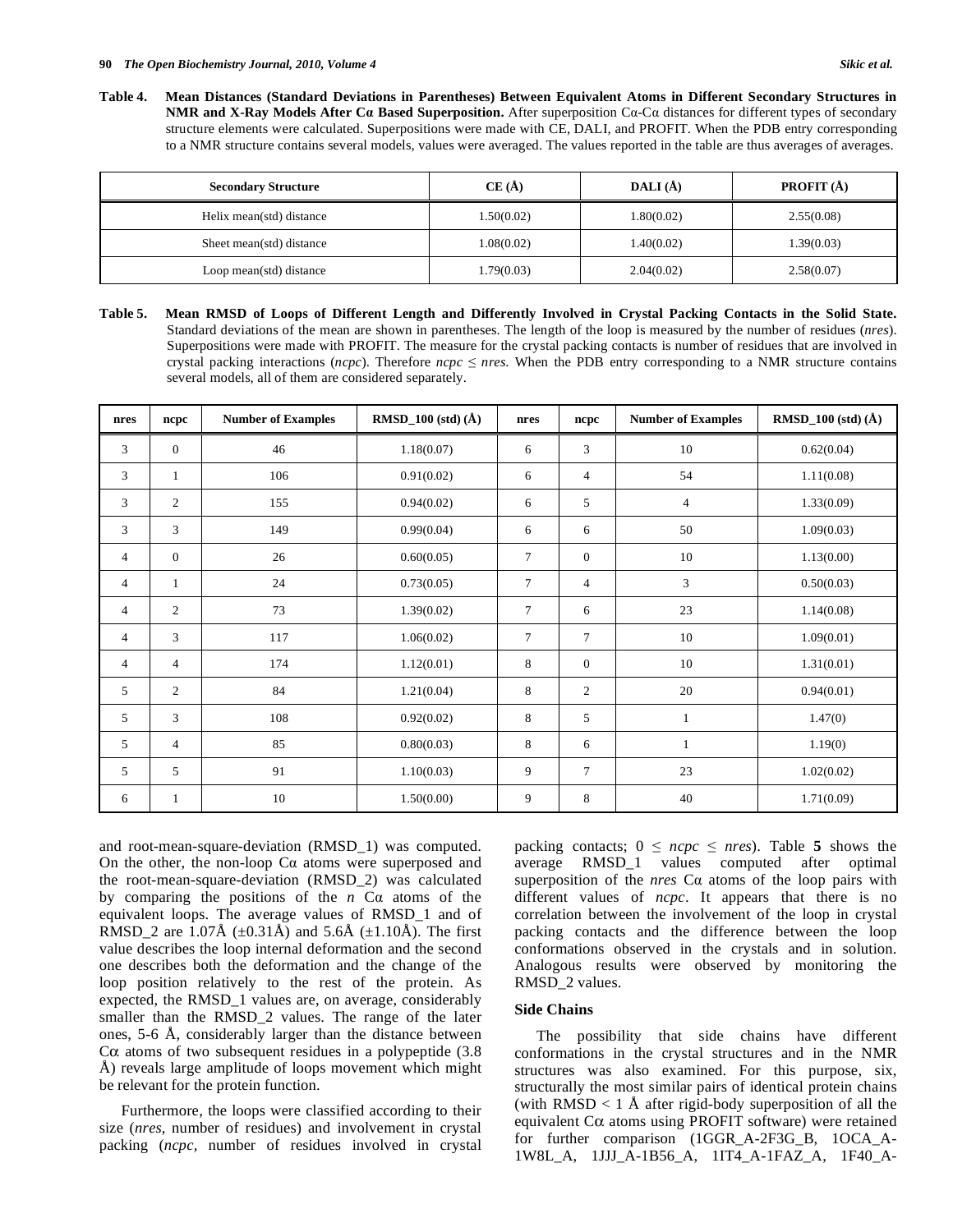

**Fig.** (2). (a) Distribution of side chain RMSD after optimal superposition of all  $Ca$  atoms (only for the cases in which the RMSD of the  $Ca$ atoms is lower than 1 Å). When the PDB entry corresponding to a NMR structure contains several models, values were averaged. The values reported in the figure are thus averages of averages. (**b**) Mean side chain RMSD shown on per residue type basis. RMSD is calculated on a basis of all side chain atoms excluding hydrogen atoms.

1FKB\_A and 1XGA\_A-1NOT\_A). After superposition of the equivalent  $Ca$  atoms, individual RMSDs for each pair of equivalent side chains were computed (by considering all non-hydrogen side chain atoms).

 On average, the side chain RMSD in these six pairs is equal to 1.31 Å with standard deviation of the mean equal to 0.32Å. However, the uni-modal distribution has a maximum close to 0 Å see Fig. (**2a**)). It was noticed that the structure discrepancy depends of the amino acid type (see Fig. (**2b**)): apolar side chains tend to be less variable than polar side chains independently of the side chain dimension and this might reflect the fact that more NOEs are observed for apolar moieties in NMR studies. Triptophane side chain orientations are very similar in NMR and crystal structures despite the large dimension of the residue while histidine side chain orientations tend to be more variable, perhaps because of the ability to change its protonation state. Charged residues are among the most variable.

 The results suggest that side chains located at the protein surface (polar and charged in the case of soluble proteins) tend to be more flexible than the buried ones. It is of course trivially true that residues at the surface are more flexible although there might be the consequence of insufficient experimental evidence for them, with no NOEs of unclear electron density. Actually, solvent accessibility and side chain RMSD are related, though with a rather modest correlation coefficient (0.462; see Fig. **3**). This relation is not surprising, since both the conformational and solvatation entropy terms of the side chains protruding from the protein significantly depend on the protein environment.

 However, it is important to detect if different side chain orientations can be observed for residues that have perfectly matching  $Ca$  atoms. In fact, it would not be surprising to see differently oriented side chains in protein moieties that show different backbone conformation. Fig. (**4**) shows the relationship of the side chain RMSD on the distance between the superposed, equivalent  $Ca$  atoms (only six, structurally the most similar pairs of identical protein chains, all  $Ca$  atom  $RMSD < 1\AA$ ). Each residue is represented by a point. The linear regression line is shown together with the 99% confidence interval. Obviously, most of the residues can be

superposed very well, since only six structure pairs that fit better than  $RMSD = 1\AA$  are analyzed. However, it clearly appears that for the few  $Ca$  atoms that cannot be well superposed (large distance between  $Ca$  atoms), also the side chains are unmatched. However, in a limited number of cases where the  $Ca$  atoms are well superposed the side chains seem to be very different. About 15% of the points are above the upper confidence interval. However, most of these cases refer to residues that are very exposed to the solvent and are thus not really surprising. Only very few cases refer to residues that are buried in the protein interior. One example is Tyr 48, the side chain orientations of which in the crystal structure (1W8L) and in the first model of the NMR structure (1OCA) of human peptidyl-prolyl cis-trans isomerase are completely different (see Fig. **5**). In the first



**Fig. (3).** Correlation between the residue solvent accessibility and the RMDS for the corresponding side chains (after their optimal superposition). The linear trend line is shown (straight line) together with the confidence interval at the 0.99 probability level (curved lines).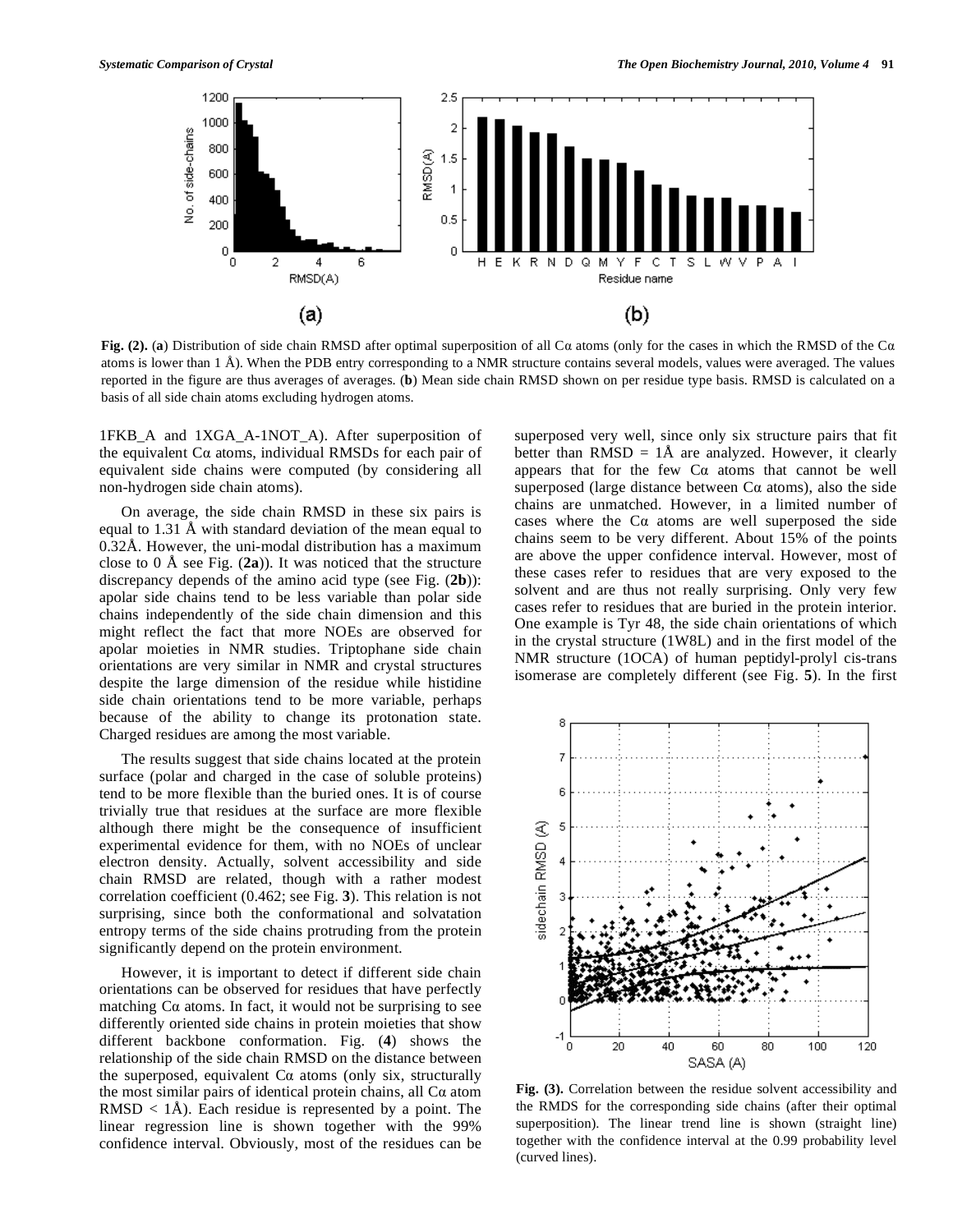

Fig. (4). Correlation between equivalent  $Ca$  atom distances (after their optimal superposition) and RMSD for the corresponding side chains. The linear trend line is shown (straight line) together with the confidence interval at the 0.99 probability level (curved lines).

case, the side chain OH group of tyrosine makes a hydrogen bond with the main-chain oxygen atom of Gly 65 while in the second case it is hydrogen bonded to the main-chain oxygen atom of Ser 110. The side chain torsions  $\chi$ 1 and  $\chi$ 2 of Tyr 48 are -60 $^{\circ}$  and -43 $^{\circ}$ , respectively in the crystal structure and  $-123^\circ$  and  $64^\circ$ , respectively in the NMR structure, while the  $\phi$  and  $\psi$  torsions are very similar in the both structures (-70 $^{\circ}$  and -25 $^{\circ}$ in the crystal structure and -81 $^{\circ}$ and -27° in the NMR structure). However, only in one third of the NMR models of human peptidyl-prolyl cis-trans isomerase deposited in the Protein Data Bank  $\chi$ 1 of Tyr 48 is close to  $-120$   $\degree$ , corresponding to an unusual eclipsed conformation, while in the two thirds of the models the conformation is staggered, like in the crystal structure.

### **DISCUSSION**

 A non-redundant set of 109 pairs of crystal and NMR structures of nearly identical proteins were compared by using three different superposition methods (CE, DALI, and PROFIT). According to the domain dictionaries used in the databases CATH and SCOP, 98% of them are single domain proteins. Our analysis showed that the structures are, on average, surprisingly dissimilar. The  $RMSD<sub>100</sub>$  computed on the  $Ca$  atoms after their optimal superposition ranges from about 2 Å to nearly 4 Å and the RMSD ranges from about 1.5 to about 2.5 Å (see Table **2**). The calculated RMSD values are much larger than those observed in a large scale analysis of the similarity level between independently determined crystal structures of identical proteins [61]. For Example, the  $RMSD<sub>100</sub>$  value calculated for the pairs of identical protein structures refined at 1.6 Å resolution is, on average, close to 0.1 Å, and for structures at resolution close to 2.8 Å it is about 0.7 Å. These values are clearly much smaller than those reported in Table **2** for the comparison of



**Fig. (5).** Example of differently oriented side chain in a case where two  $Ca$  atoms are well superposed. Most of these cases refer to residues that are very exposed to the solvent. Only very few cases refer to residues that are buried in the protein interior. This is the case of Tyr 48 in (**a**) 1W8L (X-ray structure) and (**b**) model 1 of 1OCA (NMR structure). Figure is prepared using PyMOL [64].

crystal and NMR structures indicating that crystallographic and spectroscopic results are considerably different and can, as a consequence, be considered as alternative source of information. This is also supported by the observation that the average RMSD value between different models of the same NMR structure, which is equal to  $2.67 \text{ Å}$ , is close to those determined from comparison of the crystal and NMR structures. This also agrees with the finding that the global level of similarity between NMR and crystal structures is the same for identical structure and those slightly different (sequence identity 98%). Divergence between crystal and NMR structures can reflect both, genuine flexibility and unestimated errors of the methods.

 The correlation between conformational deviations and residue type revealed that rigid parts consist mainly of hydrophobic amino acids, such as isoleucine, leucine, and valine, while parts of the protein consisting predominantly of charged residues, (such as arginine, lysine, aspartic acid, and glutamic acid) tend to adopt different orientations in crystal and NMR structures. (Table **3**) However, there is not an easy and convincing way to explain systematically and quantitatively the influence of amino acid types on the protein structure flexibility. Although the solvent accessibility is an important factor (see Fig. **3**) the correlation between accessibility of residues to solvent and conformational plasticity is far from being perfect.

 Further on, we focused on some other structural features, like for example the secondary structure elements. For simplicity, only three types of the secondary structure were considered (helical, strand, and loop) and they were assigned on the basis of the crystal structure since the regular and periodical backbone stereochemistry is often less well defined in the solution (NMR) structures. We observed that -strands on average match better than helices and loops (see Table **4**). Despite the correlation between solvent accessibility and conformational plasticity is relatively modest (see Fig. **3**), this is probably due, at least in part, to the fact that  $\beta$ -strands tend to be buried in the protein interior while loops are on the contrary solvent exposed and helices are very often amphipathic, with one side exposed to the solvent and another buried in the protein core.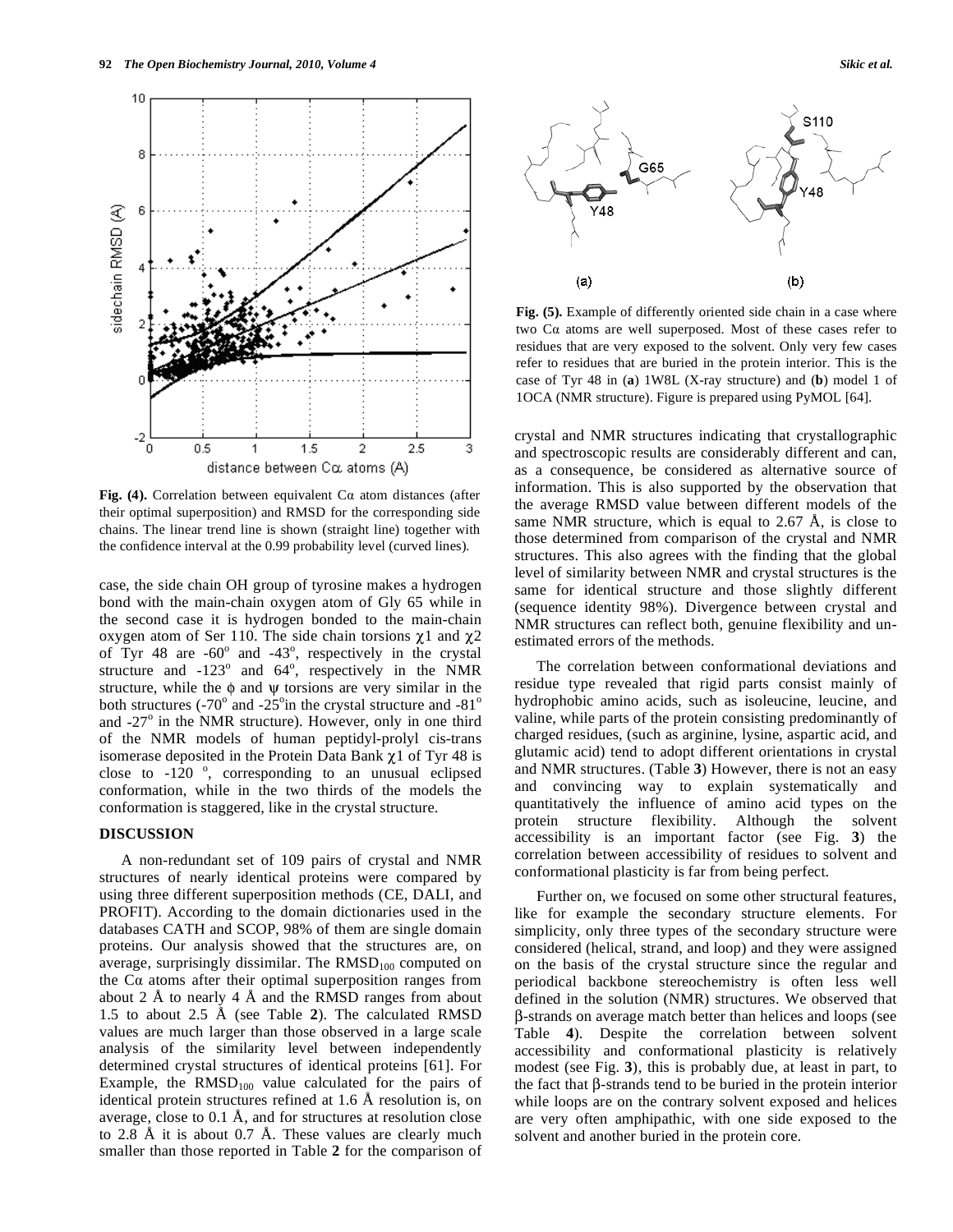Loops are mostly solvent exposed moieties, and the RMSD values were very high, especially when loop atoms were not used for proteins superposition pointing to the large amplitude of loop displacements regarding the rest of the protein. Most of this flexibility is the result of loop movements in solution and their involvement in crystal packing interactions does not influence significantly the RMSD values. For example, four-residue long loops were more similar if solvent exposed and not involved in crystal packing contacts (RMSD =  $0.60$  Å for  $ncpc = 0$ ) than if extensively involved in crystal packing contacts (RMSD = 1.12 Å for  $ncpc = 4$ ). However, the opposite is observed in five-residue long loops, which were more similar if all the five residues were in contact with symmetry related molecules (RMSD = 1.10 Å) than if only two residues were involved in crystal packing contacts (RMSD =  $1.21 \text{ Å}$ ). This is rather surprising, since one would expect that a solvent exposed loop without crystal packing contacts should be more similar to the equivalent loop in the NMR structure than a loop that is involved in crystal packing interactions. This is not observed, at least not systematically, in the data examined in the present work. Two possible explanations can be proposed. On the one hand it is possible to hypothesize that crystal packing does not influence significantly the conformation of the loops. Such a hypothesis is supported by the observation that protein crystals are not very stable and difficult to obtain. Nature worked against protein crystallization and favors protein solubility [62]. The free energy of crystallization is thus quite small and cannot allow protein to change drastically their shape. On the other hand, the conformational ensemble of the protein structures in solution is probably much more complicated than the limited number of models deposited into the Protein Data Bank indicates. Finally the recent findings showing that a single conformation is probably insufficient to account for the X-ray diffraction data in protein crystallography [13, 63] additionally complicate the story.

 Analysis of the side chains packing in crystal and NMR structures performed for the pairs of structures in which the C $\alpha$  atoms are superposed with RMSD < 1 Å, revealed that some residues with good match of their backbone ( $Ca$ atoms) have the side chains differently oriented. However, nearly always this occurred at the surface of the globular proteins where atomic positions are often ill-defined given the intrinsic flexibility of molecular moieties protruding towards the solvent. Only in very few cases it was possible to observe buried residues that had superposable backbone atoms and not superposable side chains. An example is shown in Fig. (**5**), where the tyrosine 48 of human peptidylprolyl cis-trans isomerase A has the same backbone conformation in the crystal and in the NMR structure while its side chain is oriented in a completely different way, probably because of the formation of alternative hydrogen bond networks. In the first case, the side chain OH group of tyrosine makes a hydrogen bond with the main-chain oxygen atom of Gly 65 while in the second case it is hydrogen bonded to the main-chain oxygen atom of Ser 110.

# **ACKNOWLEDGEMENTS**

 Funding from BIN-II and BIN-III (GEN-AU Austrian research program) is gratefully acknowledged. Grants from the Ministry of Science, Republic of Croatia, number 036- 0362214-1987 and number 098-1191344-2860 are gratefully acknowledged.

 Helpful discussions with G. Vriend are also acknowledged. This paper is dedicated to the memory of Warren DeLano, the author of PyMol; structural biology would have be different without him.

### **REFERENCES**

- 1] Berman, H.M.; Westbrook, J.; Feng, Z.; Gilliland, G.; Bhat, T.N.; Weissig, H.; Shindyalov, I. N.; Bourne, P. E., The Protein Data Bank. *Nucleic Acids Res*., **2000**, *28*, (1), 235-42.
- [2] Bernstein, F.C.; Koetzle, T.F.; Williams, G.J.; Meyer, E.F., Jr.; Brice, M.D.; Rodgers, J.R.; Kennard, O.; Shimanouchi, T.; Tasumi, M. The Protein Data Bank: a computer-based archival file for macromolecular structures. *J*. *Mol*. *Biol*., **1977**, *112*(3), 535-42.
- [3] Ho, B.K.; Agard, D.A. Identification of new, well-populated amino-acid sidechain rotamers involving hydroxyl-hydrogen atoms and sulfhydryl-hydrogen atoms. *BMC Struct. Biol.*, **2008**, *8*, 41.
- [4] Rykunov, D.; Fiser, A. Effects of amino acid composition, finite size of proteins, and sparse statistics on distance-dependent statistical pair potentials. *Proteins*, **2007**, *67*, 559-568.
- [5] Tsai, J.; Taylor, R.; Chothia, C.; Gerstein, M. The packing density in proteins: standard radii and volumes. *J. Mol. Biol.*, **1999**, *290*, 253-266.
- [6] Li, A. J.; Nussinov, R. A set of van der Waals and coulombic radii of protein atoms for molecular and solvent-accessible surface calculation. *Proteins*, **1998**, *32*, 111-127.
- [7] Sjekloca, L.; Pudas, R.; Sjöblom, B.; Konarev, P.; Carugo, O.; Rybin, V.; Kiema, T.R.; Svergun, D.; Ylänne, J.; K., D.C. Crystal structure of human filamin C domain 23 and small angle scattering model for filamin C 23-24 dimer. *J. Mol. Biol.*, **2007**, *368*, 1011- 1023.
- [8] Spagnolo, L.; Toro, I.; D'Orazio, M.; O'Neill, P.; Pedersen, J.Z.; Carugo, O.; Rotilio, G.; Battistoni, A.; Djinovic-Carugo, K. Unique features of the sodC-encoded superoxide dismutase from Mycobacterium tuberculosis, a fully functional copper-containing enzyme lacking zinc in the active site. *J*. *Biol*. *Chem*., **2004**, *279*, (32), 33447-55.
- [9] Carugo, O.; Argos, P. Protein-protein crystal-packing contacts. *Protein Sci.*, **1997**, *6*(10), 2261-2263.
- [10] Linding, R.; Jensen, L.J.; Diella, F.; Bork, P.; Gibson, T.J.; Russell, R.B. Protein disorder prediction: implications for structural proteomics. *Structure (Camb),* **2003**, *11*(11), 1453-9.
- [11] Brunger, A.T. X-ray crystallography and NMR: complementary views of structure and dynamics. *Nat. Struct. Biol.*, **1997**, *4*, 862- 865.
- [12] Shaanan, B.; Gronenborn, A.M.; Cohen, G.H.; Gilliland, G.L.; Veerapandian, B.; Davies, D.R.; Clore, G.M. Combining experimental information from crystal and solution studies: joint Xray and NMR refinement. *Science*, **1992**, *257*, 961-964.
- [13] Levin, E.J.; Kondrashov, D.A.; Wesenberg, G.E.; Phillips, G.N.J. Ensemble refinement of protein crystal structures: validation and application. *Structure*, **2007**, *15*, 1040-1052.
- [14] Vitkup, D.; Ringe, D.; Karplus, M.; Petsko, G.A. Why protein R factor are so large: a Self-consistent analysis. *Proteins*, **2002**, *46,* 345-354.
- [15] DePristo, M.A.; de Bakker, P.I.W.; Blundell, T.L. Heterogeneity and inaccuracy in protein structures solved by X-ray crystallography. *Structure*, **2004**, *12*, 831-838.
- [16] Best, R.B.; Lindorff-Larsen, K.; DePristo, M.A.; Vendruscolo, M. Relation between native ensembles and experimental structures of proteins. *Proc. Natl. Acad. Sci.*, **2006**, *103*, 10901-10906.
- [17] Raves, M.L.; Doreleijer, J.F.; Vis, H.; Vorgias, C.E.; Wilson, K.S.; Kaptei, R. Joint refinement as a tool for thorough comparison between NMR and X-ray data and structures of HU protein. *J. Biomol. NMR*, **2001**, *21*, 235-248.
- [18] Wilmanns, M.; Nilges, M. Molecular replacement with NMR models using distance-derived pseudo B factors. *Acta Crystallogr.*, **1996**, *D52*, 973-982.
- [19] Billeter, M.; Vendrell, J.; Wider, G.; Aviles, F.X.; Coll M.; Huber, R.; Wuthrich, K. Comparison of the NMR solution structure with the X-ray crystal structure of the activation domain from procarboxypeptidase B. *J. Biomol. NMR*, **1992**, *2*, 1-10.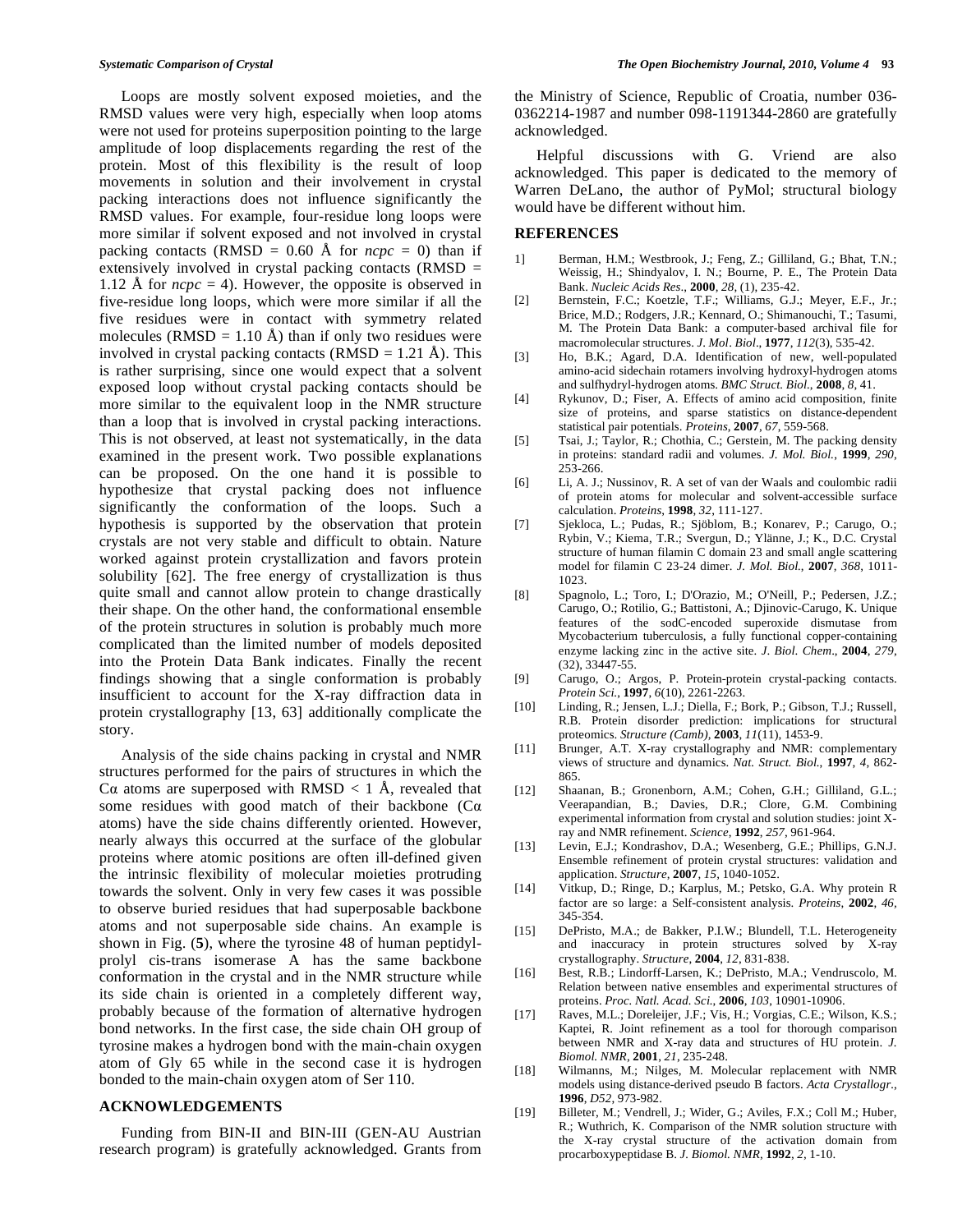- [20] Hyberts, S.G.; Goldberg, M.S.; Havel, T.F.; Wagner, G. The solution structure of eglin c based on measurements of many NOEs and coupling constants and its comparison with X-ray structures. *Protein Sci.* **1992**, *1*, 736-751.
- [21] Blake, P.R.; W.D.M.; Hsu, B.T.; Josha-Tor, L.; Park, J.B.; Hare, D.R.; Adams, M. W.; Rees, D.C.; Summers, M.F. Comparison of the X-ray structure of native rubredoxin from *Pyrococcus furiosus* with the NMR structure of the zinc-substituted protein. *Protein Sci.*, **1992**, *1*, 1522-1555.
- [22] Braun, W.; Vasak, M.; Robbins, A.H.; Stout, C.D.; Wagner, G.; Kagi, J.H.; Wuthrich, K. Comparison of the NMR solution structure and the X-ray crystal structure of rat metallothionein-2. *Proc. Natl. Acad. Sci. USA*, **1992**, *89*, 10124-10128.
- [23] Engh, R.A.; FDieckmann, T.; Bode, W.; Auerswald, E.A.; Turk, V.; Huber, R.; Oschkinat, H. Conformational variability of chicken cystatin. Comparison of structures determined by X-ray diffraction and NMR specvtroscopy. *J. Mol. Biol.*, **1993**, *234*, 1060-1069.
- [24] Prompers, J.J.; Folmer, R.H.; Nilges, M.; Folkers, P.J.; Konings, R.N.; Hilbers, C. W. Refined solution structure of the Tyr41-->His mutant og the gene V protein. A comparison with the crystal structure. *Eur. J. Biochem.*, **1995**, *232*, 506-514.
- [25] Li, A.; Daggett, V. Investigation of the solution structure of chymotrypsin inhibitor 2 using molecular dynamics: comparison to x-ray crystallographic and NMR data. *Protein Eng.*, **1995**, *8*, 1117- 1128.
- [26] Massiah, M.A.; Worthylake, D.; Christensen, A.M.; Sundquist, W.; Hill, C.P.; Summers, M.F. Comparison of the NMR and X-ray structures of the HIV-1 matrix protein: evidence for conformational changes during viral assembly. *Protein Sci.*, **1996**, *5*, 2391-2398.
- [27] Blanco, F.J.; Ortiz, A.R.; Serrano, L. 1H and 15N NMR assignment and solution structure of the SH3 domain of spectrin: comparison of unrefined and refined structure sets with the crystal structure. *J. Biomol. NMR*, **1997**, *9*, 347-357.
- [28] Sumikawa, H.; Suzuki, E. Tertiary structural models of human interleukin-6 and evaluation by comparison with X-ray and NMR structures. *Chem. Pharm. Bull. (Tokyo)*, **1998**, *46*, 135-138.
- [29] Nicotra, M.; Paci, M.; Sette, M.; Oakley, A.J.; Parker, M.W.; Lo Bello, M.; Caccuri, A.M.; Federici, G.; Ricci, G. Solution structure of glutathione bound to human glutathione transferase P1-1: comparison of NMR measurements with the crystal structure. *Biochemistry*, **1998**, *37*, 3020-3027.
- [30] Gomar, J.; Sodano, P.; Sy, D.; Shin, D.H.; Lee, J.Y.; Suh, S.W.; Marion, D.; Vovelle, F.; Ptak, M. Comparison of solution and crystal structures of maize nonspecific lipid transfer protein: a model for a potential *in vivo* lipid carrier protein. *Proteins*, **1998**, *31*, 160-171.
- [31] Davy, S.L.; Osborne, M.J.; Moore, G.R. Determination of the structure of oxidised *Desulfovibrio africanus* ferredoxin Iby 1H NMR spectroscopy and comparison of its solution structure with its crystal structure. *J. Mol. Biol.*, **1998**, *277*, 683-706.
- [32] Fraenkel, E.; Pabo, C.O. Comparison of X-ray and NMR structures for the Antennapedia homeodomain-DNA complex. *Nat. Struct. Biol.*, **1998**, *5*, 692-697.
- [33] Lu, J.; Lin, C.L.; Tang, C.; Ponder, J.W.; Kao, J.L.; Cistola, D.P.; Li, E. The structure and dynamics of rat apo-cellular retinolbinding protein II in solution: comparison with the X-ray structure. *J. Mol. Biol.*, **1999**, *286*, 1179-1195.
- [34] Philippopoulos, M.; Lim, C. Exploring the dynamic information content of a protein NMR structure: comparison of a molecular dynamics simulation with the NMR and X-ray structures of Escherichia coli ribonuclease HI. *Proteins*, **1999**, *36*, 87-110.
- [35] Haliloglu, T.; Bahar, I. Structure-based analysis of protein dynamics: comparison of theoretical results for hen lysozyme with X-ray diffraction and NMR relaxation data. *Proteins*, **1999**, *37*, 654-667.
- [36] Guignard, L.; Padilla, A.; Mispelter, J.; Yang, Y.S.; Stern, M.H.; Lhoste, J.M.; Roumestand, C. Backbone dynamics and solution structure refinement of the 15N-labeled human oncogenic protein p13MTCP1: comparison with X-ray data. *J. Biomol. NMR*, **2000**, *17*, 215-230.
- [37] La Mar, G.N.; Asokan, A.; Espiritu, B.; Yeh, D.C.; Auclair, K.; Ortiz De Montellano, P.R. Solution 1H NMR of the active site of substrate-bound, cyanide-inhibited human heme oxygenase. comparison to the crystal structure of the water-ligated form. *J. Biol. Chem.*, **2001**, *276*, 15676.
- [38] Alexandrescu, A.T.; Snyder, D.R.; Abildgaard, F. NMR of hydrogen bonding in cold-shock protein A and an analysis of the influence of crystallographic resolution on comparisons of hydrogen bond lengths. *Protein Sci.*, **2001**, *10*, 1856-1868.
- [39] Kuser, P.R.; Franzoni, L.; Ferrari, E.; Spisni, A.; Polikarpov, I. The X-ray structure of a recombinant major urinary protein at 1.75 A resolution. A comparative study of X-ray and NMR-derived structures. *Acta Crystallogr.*, **2001**, *D57*, 1863-1869.
- [40] Kowalski, J.A.; Liu, K.; Kelly, J.W. NMR solution structure of the isolated Apo Pin1 WW domain: comparison to the x-ray crystal structures of Pin1. *Biopolymers*, **2002**, *63*, 111-121.
- [41] Ohmura, T.; Motoshima, H.; Ueda, T.; Imoto, T. Fluctuations in free or substrate-complexed lysozyme and a mutant of it detected on x-ray crystallography and comparison with those detected on NMR. *J. Biochem. (Tokyo)*, **2002**, *131*, 701-704.
- [42] Antes, I.; Thiel, W.; van Gunsteren, W.F. Molecular dynamics simulations of photoactive yellow protein (PYP) in three states of its photocycle: a comparison with X-ray and NMR data and analysis of the effects of Glu46 deprotonation and mutation. *Eur. Biophys. J.*, **2002**, *31*, 504-520.
- [43] Winter, N.S.; Bratt, J.M.; Banaszak, L.J. Crystal structures of holo and apo-cellular retinol-binding protein II. *J. Mol. Biol.*, **1993**, *230*, 1247-1259.
- [44] Lu, J.; Lin, C.L.; Tang, C.; Ponder, J.W.; Kao, J.L.; Cistola, D.P.; Li, E. Binding of retinol induces changes in rat cellular retinolbinding protein II conformation and backbone dynamics. *J. Mol. Biol.*, **2000**, *300*, 619-632.
- [45] Galzitskaya, V.O.; Garbuzynskiy, O.S.; Melenik, S.B.; Michail, L.Y.; Alexei, F. V. Comparison of X-ray and NMR structures: is there a systematic difference in residue contacts between X-ray and NMR-resolved protein structures? *Proteins*, **2005**, *60*, 139-147.
- [46] Lipman, D.J.; Pearson, W.R. Rapid and sensitive protein similarity searches. *Science*, **1985**, *22*(227), 1435-1441.
- [47] Needleman, S.B.; Wunsch, C.D. A general method applicable to the search for similarities in the amino acid sequence of two proteins. *J. Mol. Biol*., **1970**, *48*(3), 443-453.
- [48] Li, W.; Jaroszewski, L.; Godzik, A. Clustering of highly homologous sequences to reduce the size of large protein database. *Bioinformatics*, **2001**, *17*, 282-283.
- [49] Sippl, M. Recognition of errors in three-dimensional structures of proteins. *Proteins: Struct. Funct. Genet.*, **1993**, *17*, 355-362.
- [50] Wiederstein, M.; Sippl, M. ProSA-web: interactive web service for the recognition of errors in three-dimensional structures of proteins. *Nucleic Acids Res.*, **2007**, *35*, 407-410.
- [51] Shindyalov, I.N.; Bourne, P.E. Protein structure alignment by incremental combinatorial extension (CE) of the optimal path. *Protein Eng.*, **1998**, *11*(9), 739-747.
- [52] Holm, L.; Sander, C. Protein structure comparison by alignment of distance matrices. *J. Mol. Biol.*, **1993**, *233*, 123-138.
- [53] McLachlan, A.D. Rapid comparison of protein structures. *Acta Cryst*. *A38*., **1982**, 871-873.
- [54] Frishman, D.; Argos, P. Knowledge-based protein secondary structure assignment. *Proteins: Struct. Funct. Genet.,* **1995**, *23*, 566-579.
- [55] Kabsch, W.; Sander, C. Dictionary of protein secondary structure: pattern recognition of hydrogen-bonded and geometrical features. *Biopolymers*, **1983**, *22*(12), 2577-2637.
- [56] Weiss, M.S. On the interrelationship between atomic displacement parameters (ADPs) and coordinates in protein structures. *Acta Crystallogr.*, **2007**, *D63*, 1235-1242.
- [57] Hubbard, S.J.; Thornton, J.M. *NACCESS Computer Program*, Department Biochemistry and Molecular Biology, Unversity College, Londan, **1993**.
- [58] Carugo, O.; Pongor, S. A normalized root-mean-square distance for protein three-dimensional structures. *Protein Sci.*, **2001**, *10*, 1470- 1473.
- [59] Orengo, C.A.; Michie, A.D.; Jones, D.T.; Swindells, M.B.; Thornton, J.M. CATH: A hierarchic classification of protein domain structures. *Structure*, **1997**, *5*, 1093-1108
- [60] Murzin , A.G.; Brenner, S.E.; Hubbard, T.; Chothia, C. SCOP: a structural classification of proteins database for the investigation of sequences and structures. *J. Mol. Biol.*, **1995**, *247*, 536-540.
- [61] Carugo, O. How root-mean-square distance (r.m.s.d.) values depend on the resolution of protein structures that are compared? *J. Appl. Cryst.*, **2003**, *36*, 125-128.